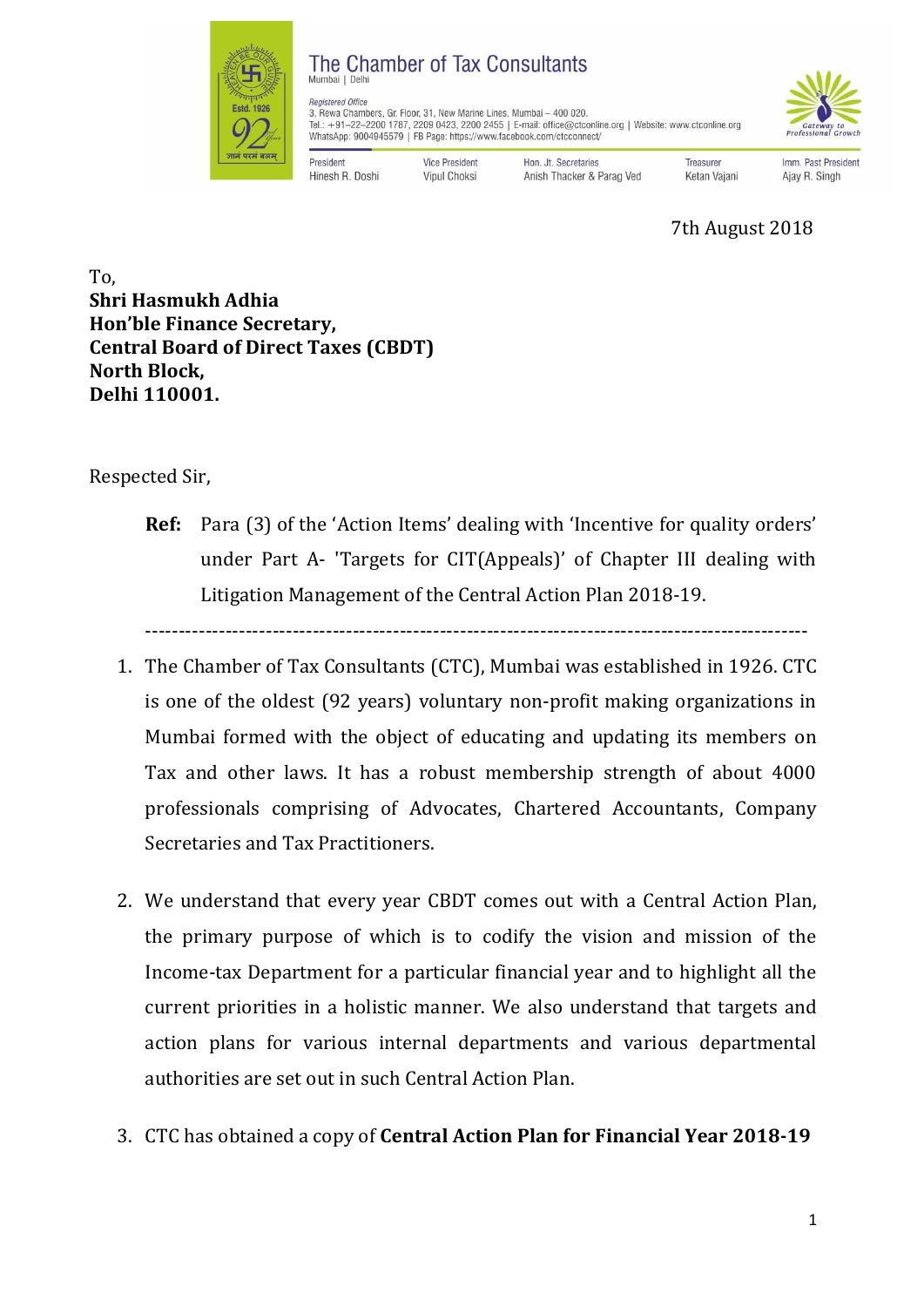4. from the source '[https://taxguru.in/income-tax/achievement-objectives](https://taxguru.in/income-tax/achievement-objectives-goals-central-action-plan-201819.html)[goals-central-action-plan-201819.html](https://taxguru.in/income-tax/achievement-objectives-goals-central-action-plan-201819.html)'. A copy of the said document is also available on the website [http://www.itgoawbunit.org/cfcbdt.php,](http://www.itgoawbunit.org/cfcbdt.php) which we understand is the website of the Income tax Gazetted Officers Association – West Bengal Unit. Further, a mention about the said document is also found in a news article on the website of Economic Times at '[https://economictimes.indiatimes.com/news/economy/policy/cbdt-asks](https://economictimes.indiatimes.com/news/economy/policy/cbdt-asks-taxman-to-dispose-appeals-of-over-rs-50-cr-by-year-end/articleshow/65090302.cms)[taxman-to-dispose-appeals-of-over-rs-50-cr-by-year-](https://economictimes.indiatimes.com/news/economy/policy/cbdt-asks-taxman-to-dispose-appeals-of-over-rs-50-cr-by-year-end/articleshow/65090302.cms)

[end/articleshow/65090302.cms](https://economictimes.indiatimes.com/news/economy/policy/cbdt-asks-taxman-to-dispose-appeals-of-over-rs-50-cr-by-year-end/articleshow/65090302.cms)'. In the said article it has been mentioned that "The Central Action Plan (CAP) for 2018-19 acts as the policy action vision document for the Income Tax Department and is unveiled by the CBDT annually." Further, reference of the said document is also found in news articles of other reputed newspapers like Business Standard and Financial Express.

5. In the said action plan, we refer to **Para (3)** of the Action Items dealing with **'Incentive for quality orders' under Part A- 'Target for CIT(Appeals)' of Chapter III dealing with Litigation Management.** The same is reproduced hereunder for easy perusal:

"(3) Incentive for quality orders:

(i) With a view to encourage quality work by CITs(A), **additional credit of 2 units shall be allowed for each quality appellate order passed**. The CIT (A) may claim such credit by reporting such orders in their monthly DO letter to the CCIT concerned. Quality cases would include cases where-

- (a) enhancement has been made,
- (b) order has been strengthened, in the opinion of the CCIT, or
- (c) penalty  $u/s$  271(1)I has been levied by the CIT(A).

(ii) The concerned CCIT shall examine any such appellate orders referred to him by the CIT(A), decide whether any of the cases reported deserve the additional credit and convey the same through a DO letter to the CIT(A), which can be relied upon while claiming the credit at the year end."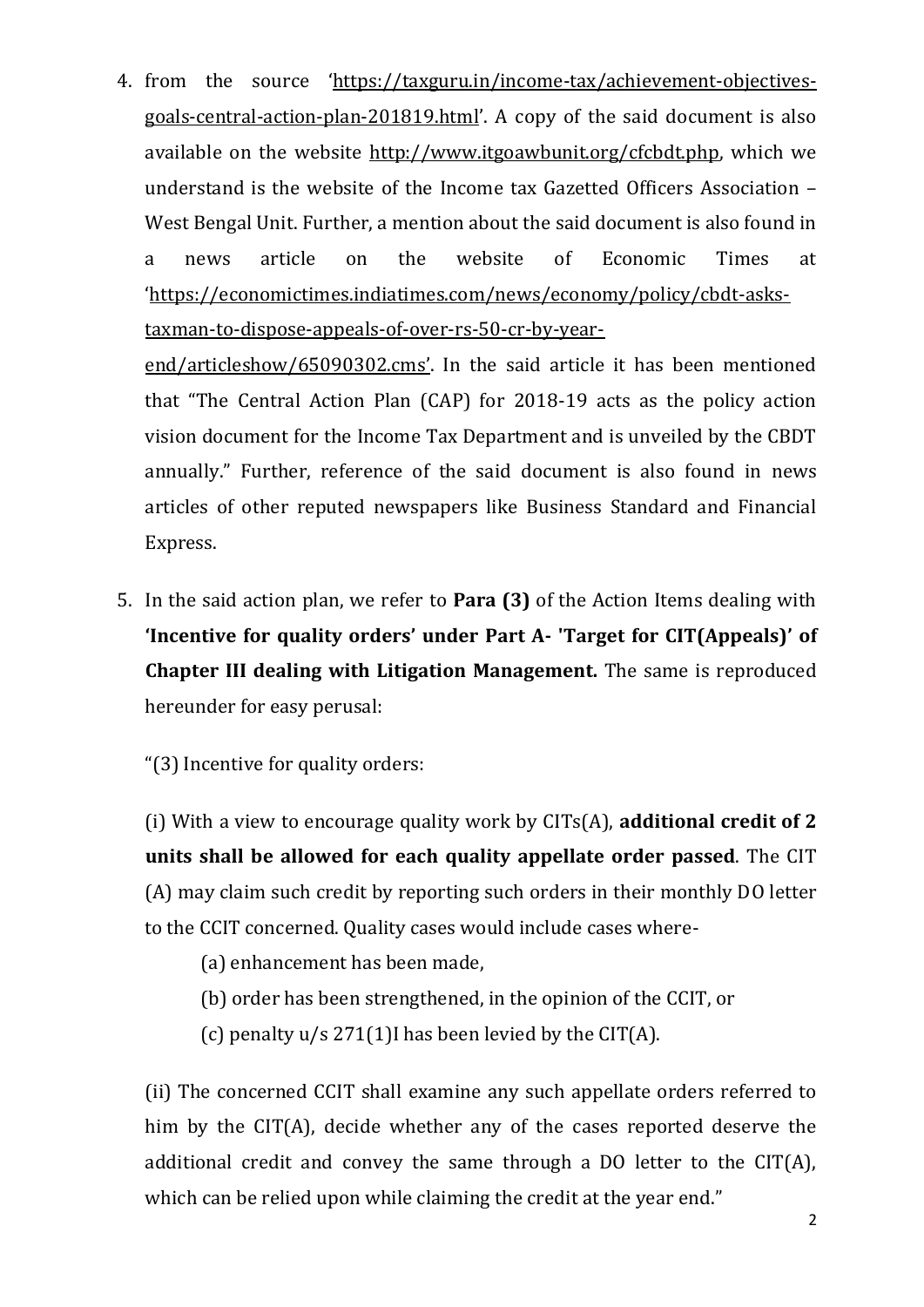- 6. From the above action item, it can be discerned that the Commissioner of Income-tax (Appeals) [CIT(A)] shall be given additional credit of 2 units for each quality order and such quality cases would include cases where enhancement has been made by the CIT(A) or where the order under appeal has been strengthened by the CIT(A). To put it simply, incentives are proposed to be provided to CIT(A) for either enhancing the assessment or for strengthening the order of lower authority. **Further, such incentive is highlighted in bold in the Action Plan.**
- 7. This, in our opinion, amounts to interference in the work of CIT(A), a quasijudicial authority, which is likely to create prejudice and bias in the approach of such quasi-judicial authority while exercising appellate functions. The same is highlighted in the ensuing paragraphs.
- 8. Firstly, it would be pertinent to note that Chapter XX-A of the Income-tax Act, 1961 ('the Act') deals with the appeals to  $CIT(A)$ . An assessee can file an appeal against the order of the assessing officer before the CIT (Appeals). Section 251 deals with the power of CIT(A) wherein clause (a) of sub-section (1) of section 251 empowers the CIT(A) to either confirm, reduce, enhance or annul the assessment.
- 9. The Courts, including the Hon'ble Apex Court, have in many cases held that CIT(A) is a quasi-judicial authority. As late as on 20 July, 2018, the Hon'ble Supreme Court in case of **PCIT vs. LG Electronics India Pvt. Ltd.( Civil Appeal No. 6850 of 2018)** has held that "administrative Circular will not operate as a fetter on the Commissioner since it is a quasi-judicial authority, we only need to clarify that in all cases like the present, it will be open to the authorities, on the facts of individual cases, to grant deposit orders of a lesser amount than 20%, pending appeal". Thus, the Courts have repeatedly recognized the fact that the CIT(A) is a quasi-judicial authority.
- 10.Also, the Apex Court has time and again dealt with the powers and duties of a quasi-judicial authority and has time and again held that there can be no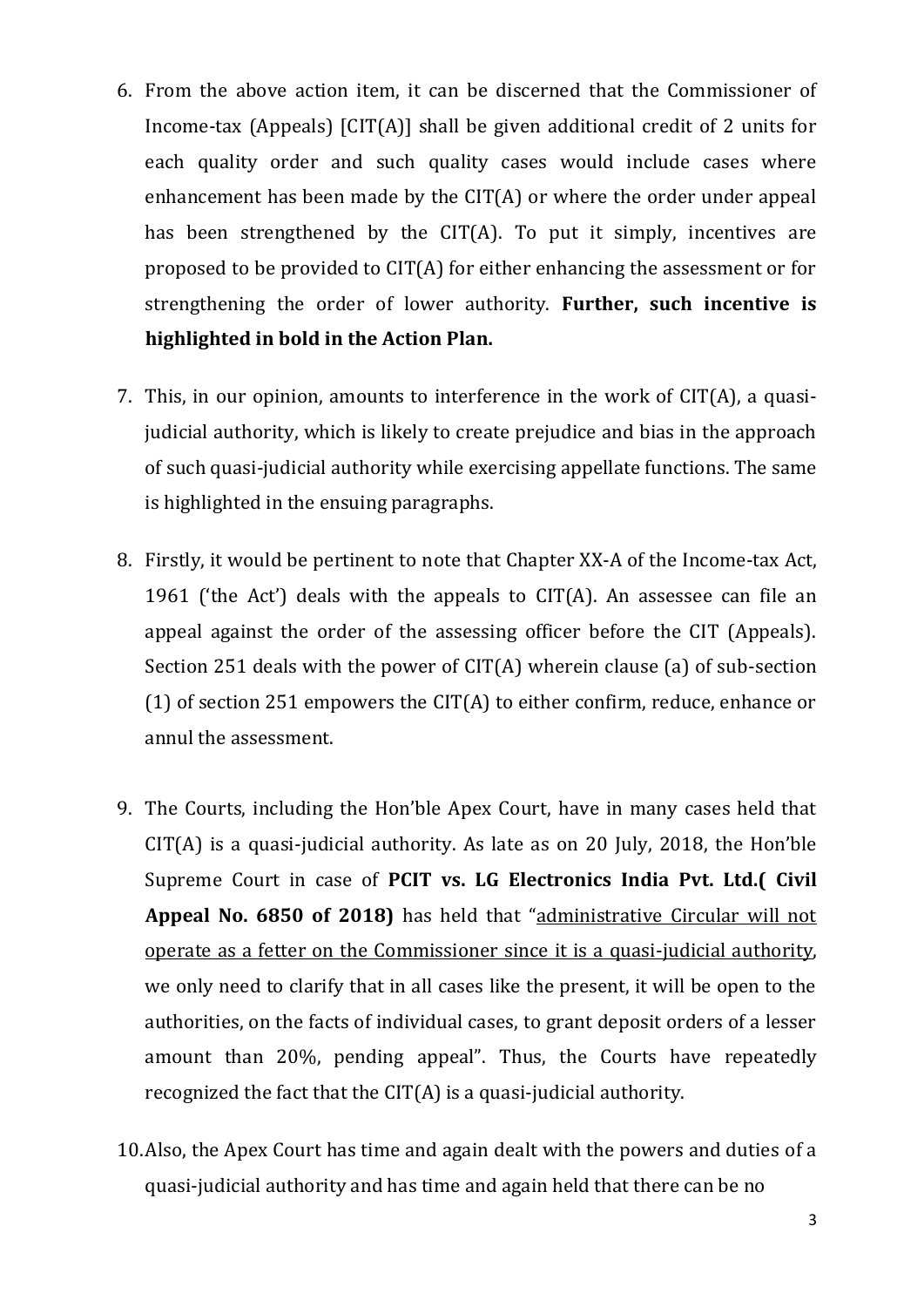interference of any superior authority in the judicial work of a quasi-judicial authority. We would like to draw the attention of the Board to some of the important rulings of the Apex Courts as enumerated hereunder and a brief summary of the findings of the Court is given in the Annexure attached to the present application:

- a. **Sirpur Paper Mill Ltd. vs. Commissioner of Wealth Tax [(1970) 77 ITR 6 (SC)]**.
- b. **CIT vs. Simon Carves Ltd. [(1976) 105 ITR 212(SC)]**
- c. **Manek Lal vs. Dr. Prem Chand (1957) SCR 575**
- d. **CIT vs. Greenworld Corporation [(2009) 314 ITR 81 (SC)]**
- e. **R.S. Joshi vs. Ajit Mills Ltd. & Anr. etc. [1977 CTR 0354 (SC)]**
- 11.From the above referred judgments, it can be deduced that the Courts have repeatedly held that the tax authorities have quasi-judicial role and in discharge of such role they must adopt an impartial, objective and unbiased approach. No superior authority can interfere, whether directly or indirectly, in the judicial function of such quasi-judicial authorities. In fact, the Courts have even held the assessing officers to be a quasi-judicial authorities.
- 12.Further, even the Act recognizes the same fact. Reference is made to section 119 of the Act which is reproduced hereunder for easy perusal:

"119. (1) The Board may, from time to time, issue such orders, instructions and directions to other income-tax authorities as it may deem fit for the proper administration of this Act, and such authorities and all other persons employed in the execution of this Act shall observe and follow such orders, instructions and directions of the Board :

## **Provided that no such orders, instructions or directions shall be issued**—

(a) so as to require any income-tax authority to make a particular assessment or to dispose of a particular case in a particular manner; or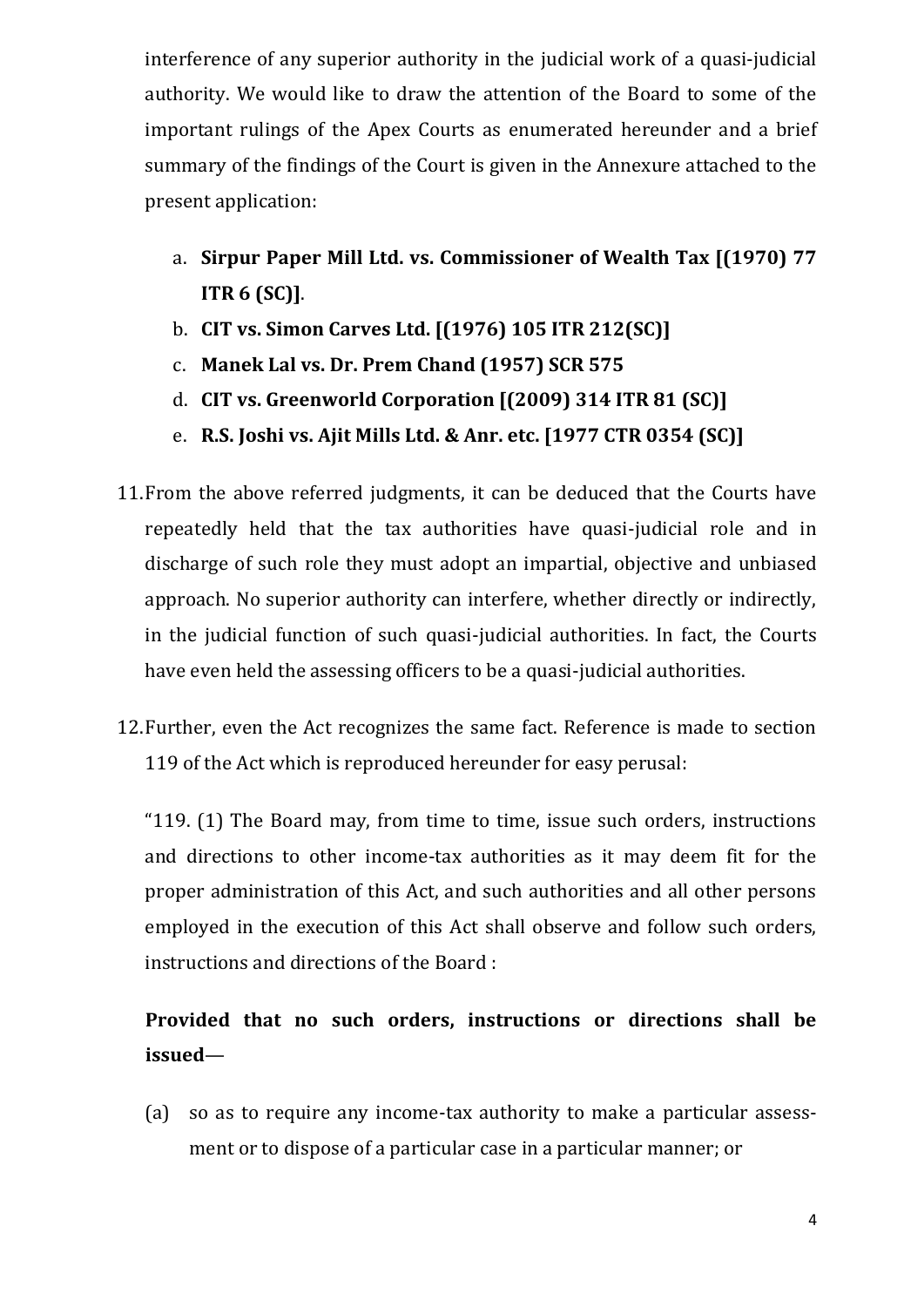## (b**) so as to interfere with the discretion of the Commissioner (Appeals) in the exercise of his appellate functions**."

Section 119 empowers CBDT to issue orders, instructions or directions to other IT Authorities for proper administration of the act and such orders, instructions or directions are binding on all. However, the proviso to section 119(1), in no uncertain terms, provides that no such order, instruction or directions shall be issued so as to interfere with the discretion of the CIT(A) in exercise of his appellate function. Thus, even the Legislature prescribes that the Board cannot interfere in the appellate functions of the CIT(A). The relevant portion of the action plan dealing with CIT(A) as mentioned in para 4 above, stands in the face of the said proviso to section 119(1) and runs the risk of being constitutionally invalid.

- 13.We perceive that the said portion of the Action plan would certainly prejudice the mind of the CIT(A) while exercising their appellate functions. Our apprehensions are reproduced hereunder:
	- a. The CIT(A), in order to earn more credit units, instead of adjudicating the appeal before him/ her in a fair and unbiased manner, would be more interested in strengthening the order of the lower authority. Thus, in such a scenario, the dismissal of appeals of the assessees is a foregone conclusion, as, to strengthen the order of the lower authority, the CIT(A) would have to necessarily dismiss the appeals filed before him. This clearly amounts to interference with the judicial work of the  $CIT(A)$ .
	- b. To earn more credit units, CIT(A) would indulge in making fishing and roving enquiries to make enhancement of income. Of course, the power of CIT(A) includes power of enhancement, however, nonetheless the said power has to be exercised in a judicial, fair and unbiased manner. There has to be a difference between the first appellate proceedings and the assessment proceedings. There would be no end to the

c.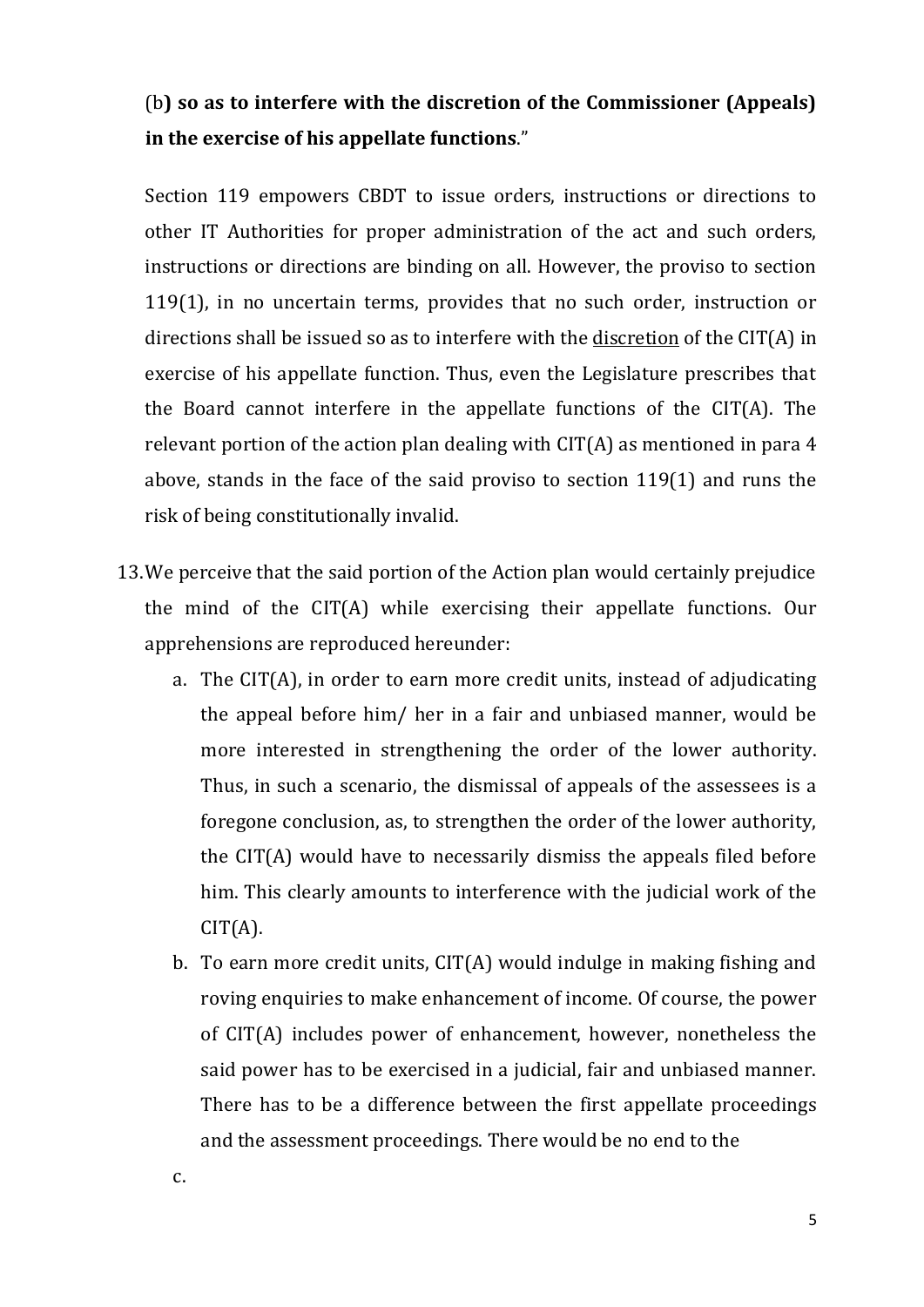assessment proceedings if this power of enhancement is not exercised in a fair and unbiased manner but in a wholesale manner.

- 14.The CIT(A) have the power to confirm or enhance the assessment. It is their duty to do so even without extra credit points being made available to them. The Action plan however has highlighted in bold about the availability of extra credit units to the CIT(A) in case of quality orders. Further, such additional credit of 2 units is even more than the basic units available in 5 category of cases out of 7 (please see Table 4 on page 13 of the Action Plan). The fact that the availability of additional credit is highlighted in bold and the quantum of extra credit units also speaks about the motive or intention of the Action Plan.
- 15.It is known that the CIT(A) fall directly within the jurisdiction of Chief Commissioner of Income-tax (CCIT). The CCIT is responsible for evaluating the performance of the CIT(A). This itself make the institution of CIT(A) prone to bias and prejudice and this itself make the institution of CIT(A) stand at the peril of being termed 'not independent'. However, it is expected that the CCIT do not interfere in the judicial work of the CIT(A). It is important to note that CIT(A) are sitting in chair of a judge to adjudicate the dispute between the assessee and the Income-tax Department. The CIT(A) itself are a part of such Income-tax Department, however, while exercising the role of CIT(A) they must put behind their affiliation with the Department and adopt a judicious approach. It is expected that CIT(A), though a part of the Income-tax Department, do not adopt a revenue friendly approach with the motive of exaction of maximum revenue, on the contrary they must conduct themselves in a quasi-judicial and independent manner without bias, prejudice.
- 16.We recognize that the CCIT may wish to evaluate the performance of the CIT(A) for administrative reasons – however the parameters for evaluation should not be based on number of cases where the appeals of the assessee are dismissed or number of cases where the order of the lower authorities has been strengthened or number of cases where enhancement has been made.